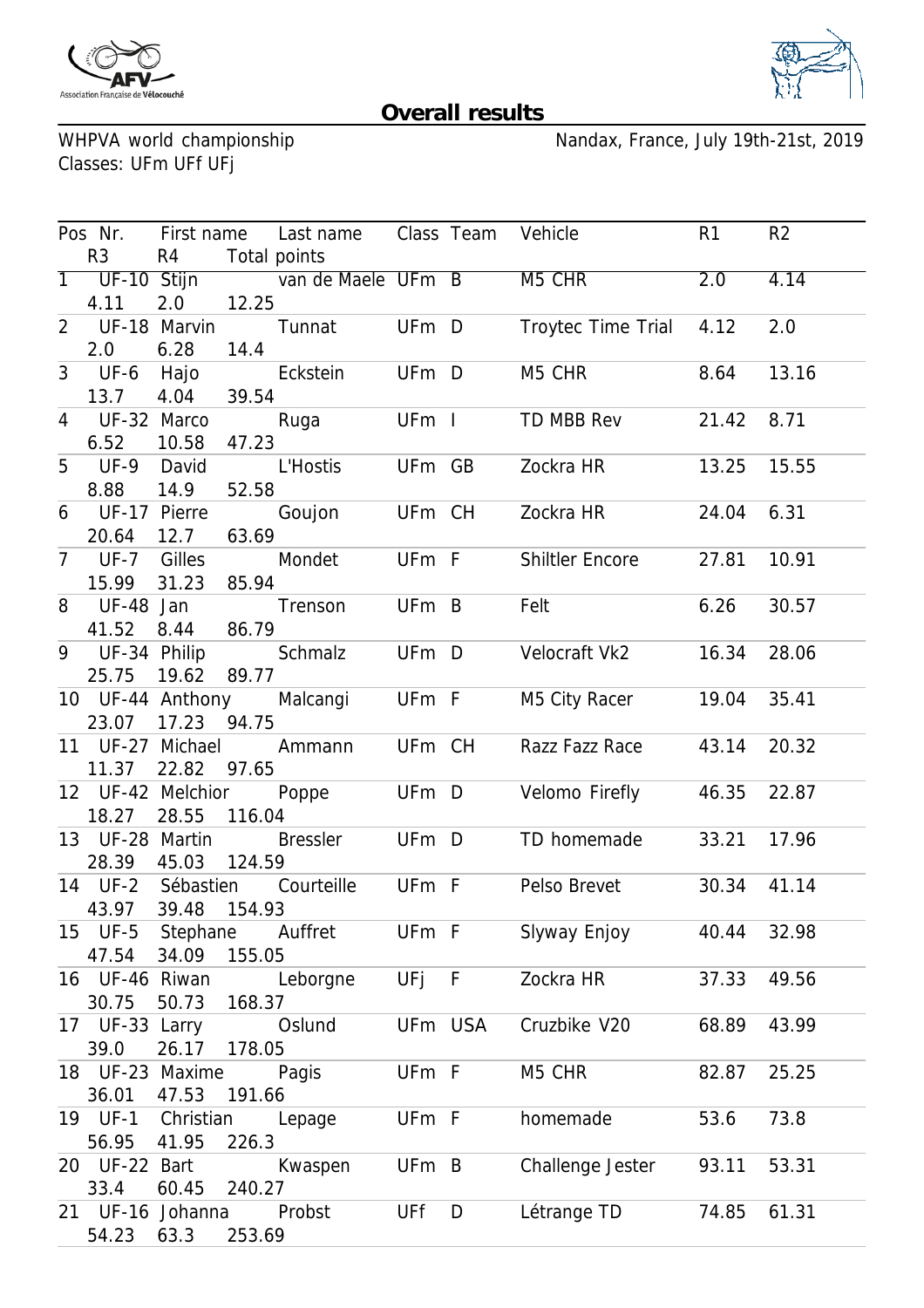| 22 UF-13 Jürgen<br>51.42      | 79.67<br>257.25                                   | Köhn            | UFm D  |                | Optima Baron 87.59                |               | 38.57  |
|-------------------------------|---------------------------------------------------|-----------------|--------|----------------|-----------------------------------|---------------|--------|
| 66.39                         | 23 UF-47 Oryanne<br>36.89<br>259.63               | Bertaux         | UFf F  |                | Bamboo homemade 50.48             |               | 105.87 |
| 24 UF-19 Franck<br>78.87      | 54.02<br>270.05                                   | Monmagnon UFm F |        |                | TD homemade                       | 59.58         | 77.58  |
| 25 UF-15 Fred<br>72.73        | 66.67<br>287.31                                   | <b>Boiteux</b>  | UFm F  |                | Performer HR rouge 63.15          |               | 84.76  |
| 26 UF-11 Alain<br>89.73       | 70.89<br>294.91                                   | Vincent         | UFm B  |                | homemade                          | 78.32         | 55.97  |
| 83.41                         | 27 UF-14 Raphael<br>90.65<br>300.9                | <b>Boiteux</b>  | UFj F  |                | Metabike                          | 56.42         | 70.42  |
| 28 UF-29 Arnold<br>59.81      | 82.42<br>303.97                                   | Ligtvoet        | UFm NL |                | Raptobike LR                      | 96.95         | 64.79  |
|                               | 29 UF-12 Philippe Perly<br>104.26 56.59 319.33    |                 | UFm F  |                |                                   | 66.02         | 92.46  |
| 63.14                         | 30 UF-25 Eddy<br>96.48<br>344.67                  | de Jonge        | UFm NL |                | Challenge Jester                  | 117.67 67.38  |        |
| 100.48 73.62                  | 31 UF-40 Emmanuel Taquet<br>356.08                |                 | UFm F  |                | Optima Condor                     | 100.85 81.13  |        |
| 97.27                         | 32 UF-41 Jean Maurice Charrier<br>76.34<br>368.11 |                 | UFm F  |                | Performer                         | 106.23 88.27  |        |
| 69.7                          | 33 UF-24 Ulrich Bentlage<br>113.54 371.05         |                 | UFm D  |                | Challenge Jester                  | 129.18 58.63  |        |
| 93.83                         | 34 UF-37 Elisabeth<br>86.47<br>410.86             | Karrer          | UFf    | <b>CH</b>      | Peregrin                          | 111.06 119.5  |        |
|                               | 35 UF-38 Seraina<br>107.81 114.26 457.56          | Karrer          | UFj    | <b>CH</b>      | Peregrin                          | 123.77 111.72 |        |
| 36 UF-8<br>76.15              | <b>Nils</b><br>141.03 484.28                      | <b>Voss</b>     | UFj    | D              |                                   | 220.39 46.71  |        |
|                               | 37 UF-43 Serge Tourbez<br>126.87 129.1<br>567.28  |                 | UFm F  |                | HP Velotechnik                    | 174.61 136.7  |        |
| 38 UF-20 Julien               | 115.96 154.07<br>575.46                           | Bellanger       | UFm F  |                | Azub 6                            | 208.42 97.01  |        |
| 39 UF-30 Anna<br>148.98 145.6 | 595.67                                            | Sijbrandij      | UFj    | NL             | Challenge Hurricane 139.97 161.12 |               |        |
|                               | 40 UF-49 Maarten<br>132.66 149.43 597.49          | Sijbrandij      | UFj    | <b>NL</b>      | DF                                | 158.5         | 156.9  |
| 41 UF-31 Eric                 | 154.34 161.34 640.58                              | Maury           | UFm F  |                | Metabike Recyclette 182.43 142.47 |               |        |
| 179                           | 42 UF-35 Laurent<br>304<br>700.04                 | Ravinetto       | UFm F  |                | Zockra HR                         | 11.04         | 206    |
| 43 UF-21 Agathe               | 144.62 185.31 752.93                              | Bellanger       | UFj F  |                | Nazca Paseo                       | 235.78 187.22 |        |
|                               | 44 UF-39 Suzanna<br>161.88 194.43 793.65          | Eupani          | UFj    | $\blacksquare$ | M5                                | 268.4         | 168.94 |
| 45 UF-4<br>110.8              | David<br>276.14 798.52                            | Lebahn          | UFm B  |                | Challenge Fujin                   | 296           | 115.58 |